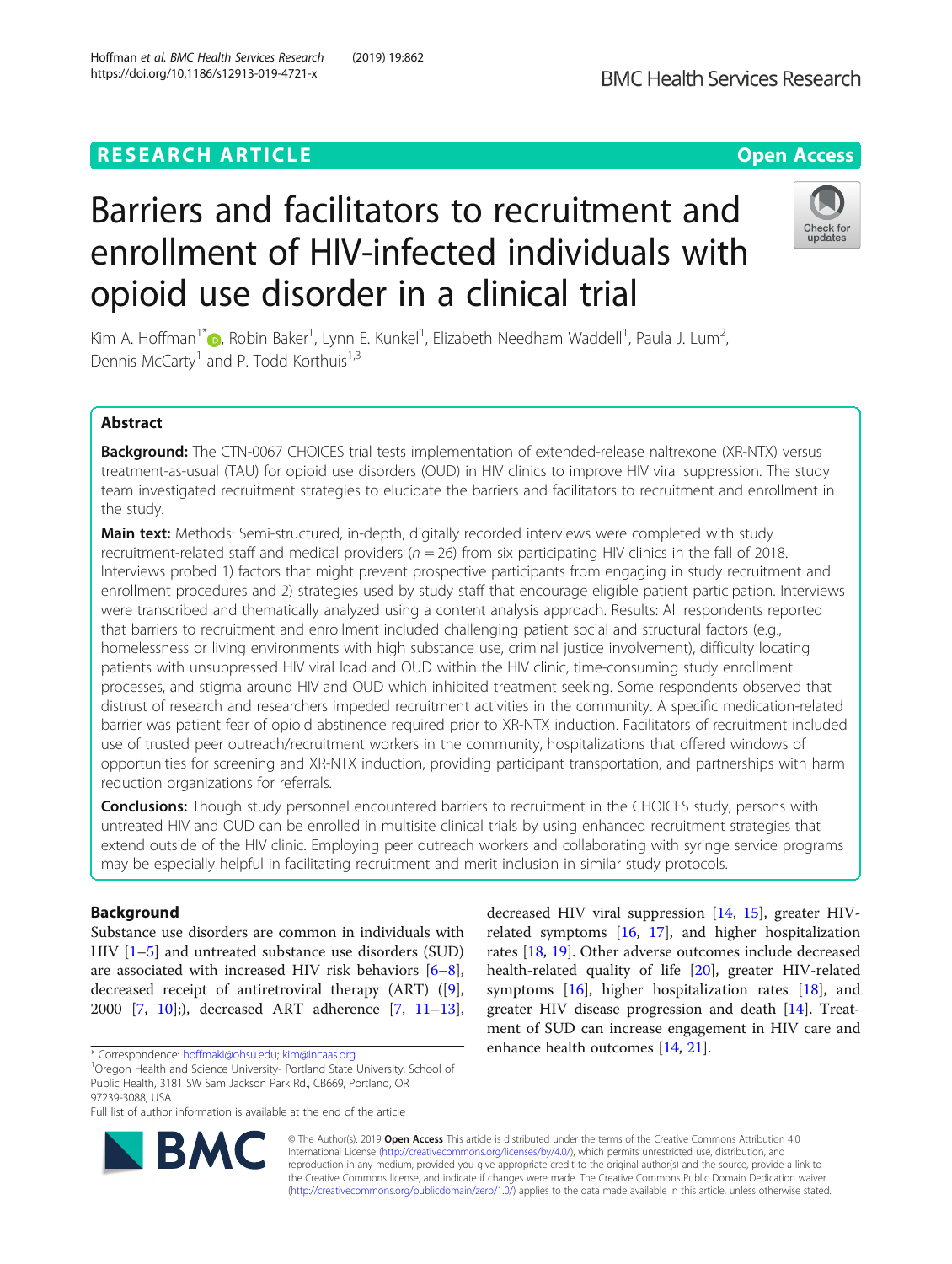## Opioid antagonist therapy for individuals with HIV and opioid use disorder

Naltrexone (NTX), a full mu-opioid antagonist, has FDA approval for treatment of opioid use disorder but is used infrequently because it requires daily dosing. A systematic review and meta-analysis of randomized studies found that oral naltrexone was not superior to placebo for the treatment of OUD. An extended-release formulation of naltrexone (XR-NTX) lasts 28 days and eliminates the need for daily dosing. XR-NTX was associated with improved adherence and retention in treatment for alcohol dependence [[22\]](#page-10-0) but has not been well tested in people living with HIV (PLWH). A recent study, however, found that it is more difficult to induct patients onto XR-NTX than buprenorphine [\[23](#page-10-0)], likely due to the negative-opioid urine sample required before XR-NTX induction. A 50-patient pilot study demonstrated the feasibility of XR-NTX for the treatment of opioid and alcohol use disorders in HIV primary care at two HIV clinics. Mean days of opioid use in the past 30 days decreased in both the treatment as usual (17.3 to 4.1 days) and the XR-NTX group (20.3 to 7.7 days) and HIV suppression improved from 67 to 80% for XR-NTX and 58 to 75% for treatment as usual [\[24](#page-10-0)].

#### CTN-0067 CHOICES study

The National Drug Abuse Treatment Clinical Trials Network "Comparing Treatments for HIV-Infected Opioid Users in an Integrated Care Effectiveness Study (CHOICES) Scale-up study" (CTN-0067) is a randomized trial of HIV clinic-based XR-NTX versus TAU (other medications for opioid use disorder) for treatment of opioid use disorder that began recruiting participants in March 2018 ([ClinicalTrials.gov:](http://clinicaltrials.gov) NCT03275350). Clinic staff at six HIV clinics in five states completed training in the research study protocol. The primary outcome is HIV viral suppression at 24 weeks. Participants must have a moderate or severe OUD and an elevated HIV viral RNA level of ≥200 copies/ml to be eligible. Study staff utilized a variety of traditional methods for study recruitment, including approaching prospective participants during clinic visits and the use of flyers. Preliminary results show that study recruitment and enrollment from HIV clinics have been more challenging than anticipated at the time the study was proposed. In recent years, the development of potent new ART agents (i.e., integrase inhibitors) facilitate rapid HIV viral suppression when PLWH engage in care. As such, the study eligibility criteria are being applied to a harder-to-reach population that is either undiagnosed or not engaged in HIV care. In response, sites expanded and experimented with different strategies in order to facilitate recruitment, including the use of outreach workers to engage with people in the community and recruit potential participants.

A qualitative investigation explored staff perspectives on the barriers and facilitators associated with study recruitment and enrollment of this hard-to-reach population during the trial's early implementation phase. Interviews explored a) influences that inhibited eligible individuals from engaging in study recruitment and enrollment procedures and b) strategies used to encourage study participation.

## Main text

### **Methods**

Using an iterative group process, research questions and an interview guide were developed with the goal of better understanding clinic staff experiences during the study's early implementation stages and challenges related to recruitment. We used a multiple-case, exploratory methodology (Mills, 2010). Two investigators conducted in-depth interviews via in-person and telephone interviews with participating staff  $(n = 26)$  from September to November 2018. Of the 26 research staff interviewed, 18 were women, 15 identified as white, non-Hispanic, and 15 had a Master's degree or higher. The majority were study coordinators  $(n = 8)$ , study clinicians ( $n = 7$ ), or research assistants ( $n = 5$ ). Clinical experience in the fields of either HIV or addiction medicine ranged from 1 to 31 years, and experience with medications for the treatment of opioid use disorder (MOUD) ranged from 1 to 24 years (Table [1](#page-2-0)). Interviews averaged 30 min in length. All interviewees were informed about confidentiality, freedom to participate and the right to withdraw from the study at any point. The Advarra Institutional Review Board reviewed and approved the study [[25](#page-10-0)].

Qualitative interviews were recorded and transcribed. ATLAS.ti 8.0 qualitative software facilitated coding, organization, and retrieval of text for analysis. Thematic codes were developed inductively as the transcripts were reviewed, allowing the data to dictate the analytic categories [[26\]](#page-10-0). After coding each transcript using coding categories that were mutually agreed upon by three study team members, contents of each coding category were reviewed to ensure agreement on the nature of respondents' responses to the interview questions. Three steps were taken to increase methodological rigor: 1) multiple investigators participated in data collection and analysis to ensure multiple viewpoints and discussion of perceptions of data, 2) three investigators identified emerging codes through weekly reviews to refine the coding scheme, ensure consensus, and establish consistency across coders, and 3) 20% of the interviews were double-coded for inter-coder reliability and coders agreed on 84% of the coding. The remaining coding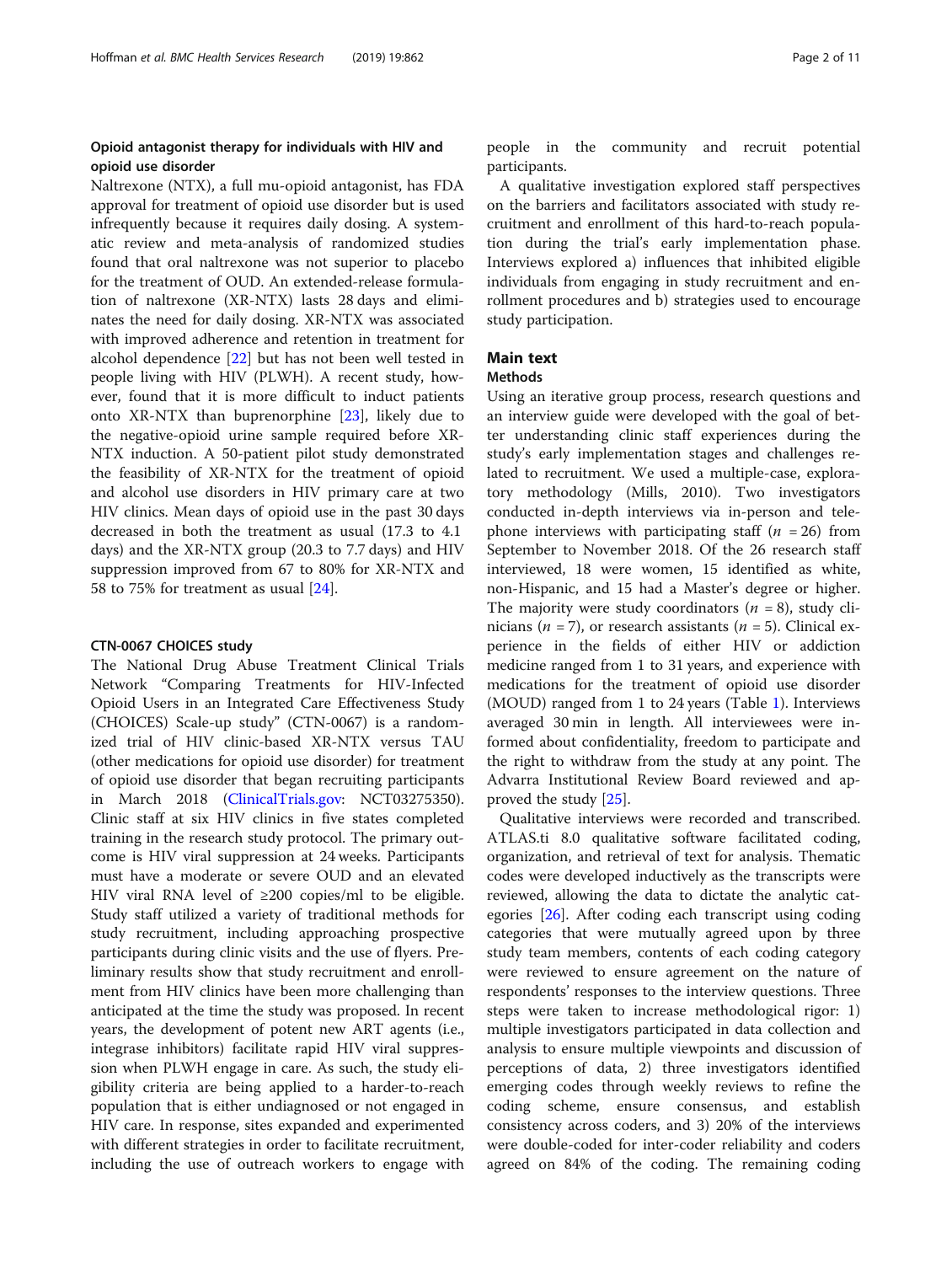<span id="page-2-0"></span>Table 1 Respondent Characteristics

| VARIABLE                         | PARTICIPANTS $(n = 26)$ |
|----------------------------------|-------------------------|
| Age                              |                         |
| $20 - 29$                        | 3                       |
| $30 - 39$                        | 11                      |
| $40 - 49$                        | 6                       |
| $50 - 59$                        | 3                       |
| $60 - 69$                        | 3                       |
| Gender                           |                         |
| Women                            | 19                      |
| Men                              | 6                       |
| Transgender                      | $\mathbf{1}$            |
| Education <sup>a</sup>           |                         |
| Some college                     | 1                       |
| Technical/associate degree       | $\overline{2}$          |
| Bachelor                         | $\overline{2}$          |
| Master                           | 8                       |
| PhD                              | 5                       |
| <b>MD</b>                        | 10                      |
| Study role                       |                         |
| Site PI                          | 4                       |
| Study clinician                  | $\overline{7}$          |
| Study coordinator                | 8                       |
| Research assistant               | 5                       |
| Outreach worker                  | $\mathbf{1}$            |
| QA monitor                       | 1                       |
| Years at clinic                  |                         |
| $1 - 3$                          | 8                       |
| $4 - 6$                          | 5                       |
| $7 - 9$                          | $\overline{2}$          |
| $10 - 12$                        | 3                       |
| $13 - 16$                        | 5                       |
| $17 - 19$                        | 0                       |
| $20+$                            | 3                       |
| Years experience with HIV or SUD |                         |
| $1 - 3$                          | $\overline{4}$          |
| $4 - 6$                          | 6                       |
| $7 - 9$                          | $\overline{2}$          |
| $10 - 12$                        | $\overline{2}$          |
| $13 - 16$                        | 6                       |
| $17 - 19$                        | $\overline{2}$          |
| $20+$                            | $\overline{4}$          |
| Years experience with MOUD       |                         |
| $1 - 3$                          | 15                      |
| $4 - 6$                          | $\overline{4}$          |
| $7 - 9$                          | 1                       |
|                                  |                         |

|  | Table 1 Respondent Characteristics (Continued) |  |
|--|------------------------------------------------|--|
|  |                                                |  |

| VARIABLE  | PARTICIPANTS $(n = 26)$ |
|-----------|-------------------------|
| $10 - 12$ | ₹                       |
| $13 - 16$ | $\mathcal{D}$           |
| $17 - 19$ | 0                       |
| $20+$     |                         |

<sup>a</sup>Numbers will equal more than 26 as some participants reported more than 1 degree

MOUD Medications for opioid use disorder treatment (e.g. naltrexone,

buprenorphine, and methadone)

inconsistencies were resolved by group discussion and re-coded for the final dataset.

## Results

Table [2](#page-3-0) summarizes the five challenges to participant recruitment and enrollment that emerged in the qualitative analysis: eligibility criteria, stigma, research related complexities, patient preferences, and social and structural barriers. Specific barriers were identified within each challenge and sample quotations describe the barriers.

## Eligibility criteria

Study eligibility criteria required co-occurring OUD and HIV viremia (i.e., unsuppressed viral load); respondents reported difficulty locating patients with unsuppressed HIV viral load and OUD within the HIV clinic and, in some communities illicit drugs other than opioids were more common among HIV patients.

#### Suppressed HIV viral loads

The requirement for a participant to have an HIV RNA load of more than 200 copies/mL was particularly challenging because viral suppression is increasingly easier to achieve among PLWH who are engaged in HIV treatment [[27\]](#page-10-0).

Our viral suppression rate for our HIV patients is about 81, or 82 percent so, I mean, we have a high viral suppression rate.

Few patients already receiving care at HIV clinic study sites, therefore, were eligible to participate in the study. In order to locate PWLH with unsuppressed viral loads, the research team had to identify and screen individuals less engaged with care, often through HIV testing of atrisk individuals.

For us it's a gigantic learning curve to figure out how to reach out into the community because we've really depended on patients walking through our door. [For this study,] we can't wait for patients to come in.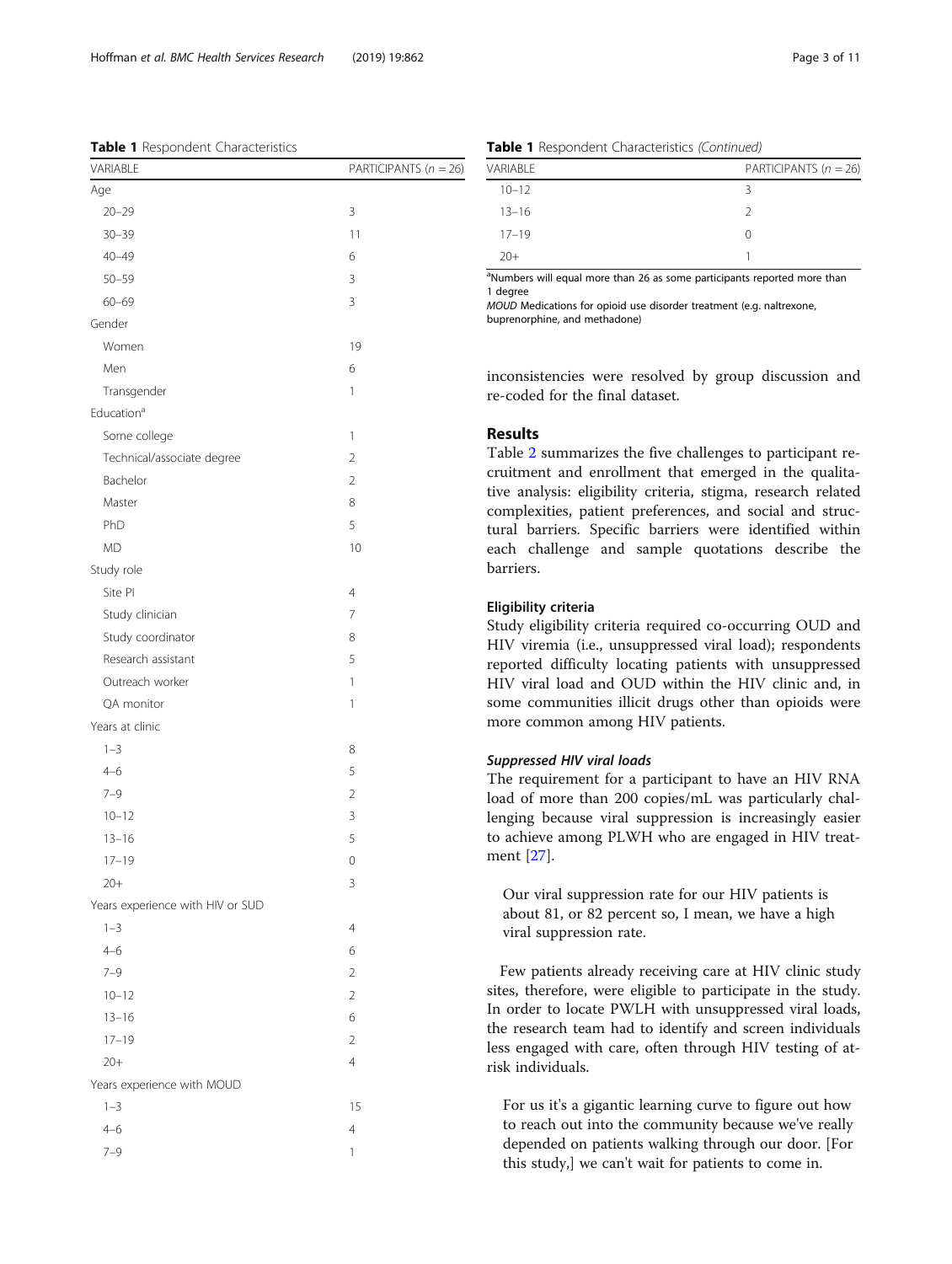| Theme                                | Specific barrier                               | Quote                                                                                                                                                                                                                                                                                                                                                               | Potential Actionable steps                                                                                                                                                                                                                                                                 |  |
|--------------------------------------|------------------------------------------------|---------------------------------------------------------------------------------------------------------------------------------------------------------------------------------------------------------------------------------------------------------------------------------------------------------------------------------------------------------------------|--------------------------------------------------------------------------------------------------------------------------------------------------------------------------------------------------------------------------------------------------------------------------------------------|--|
| 1. Eligibility<br>Criteria           | Suppressed HIV viral<br>loads                  | People that are showing up to an HIV clinic even<br>sporadically have a very high suppression rate. 85<br>to 90%, because the medicines have just gotten<br>so much easier. It really is hard to find these folks<br>if you are sitting in the clinic.                                                                                                              | Consider broadening eligibility criteria to include<br>individuals with unsuppressed HIV or drugs of<br>choice in a specific community. Peer outreach<br>workers or partnering with other organizations<br>can be helpful recruitment opportunities.                                       |  |
|                                      | Opioids not the<br>primary drug                | There's not as many opioid users at least here as<br>in other parts [of the country]. Among [our]<br>population, [there is] more methamphetamine use.                                                                                                                                                                                                               |                                                                                                                                                                                                                                                                                            |  |
| 2. Stigma                            | Fear of learning HIV<br>status                 | The stories of people's fears when we talk about<br>their diagnosis experiences and we talk about their<br>reactions and disclosures and all of that it's like<br>we're back in the 80s, early 90s. Especially in<br>[our rural community].                                                                                                                         | Ensure that staff are well trained on the stigma<br>that patients feel and can respond in manner<br>that makes them feel comfortable in the clinic.                                                                                                                                        |  |
|                                      | Fear of others<br>learning their HIV<br>status | Because if you live in a town of a couple thousand<br>people, it's very 'somebody that knows somebody<br>that knows somebody' sees you walking into this<br>[HIV] clinic. This is why we have people driving<br>several hours one way to come here. It gets incredibly<br>difficult to even locate individuals who may be<br>susceptible, who may be in need of MAT |                                                                                                                                                                                                                                                                                            |  |
|                                      | Internalized stigma<br>and self-shaming        | It's kind of this self-shaming thing like 'I did it to<br>myself, I deserve to have [HIV].' There's a lot of<br>cultural stigma and shame surrounding HIV and<br>Hepatitis CPeople often report their substance<br>use and do not tell me that they tested positive<br>for Hep C or HIV.                                                                            |                                                                                                                                                                                                                                                                                            |  |
| 3. Research<br>complexities          | Lengthy procedures                             | The [patients] are [thinking], 'I'm sitting here for<br>three hours, I could be out on the street making<br>money to get well.' At this point a lot of them don't<br>even enjoy the high, but they have to keep using<br>to not get sick.                                                                                                                           | Ensure that the research procedures are as<br>streamlined as possible while providing<br>adequate time to answer all questions and<br>concerns.                                                                                                                                            |  |
|                                      | outsiders                                      | Fear of research and The older generation especially the older black men.<br>Definitely. They are like  remember what<br>happened  when they gave all those black men<br>syphilis? How will I know you are not doing that?                                                                                                                                          |                                                                                                                                                                                                                                                                                            |  |
| 4. Patient<br>preferences            | Treatment<br>preference                        | I've had people who were randomized into treatment<br>as usual [say] 'I was looking forward to getting the<br>injection' and vice versa.                                                                                                                                                                                                                            | Provide all of the information to the patient<br>about the pros and cons of each medication.<br>Make sure they are comfortable with either study<br>condition prior to randomization so that study<br>resources are used for patients who are willing to<br>follow through for either arm. |  |
|                                      |                                                | A lot of patients still view [buprenorphine] and<br>methadone as opioids  Once they understand what<br>[XR-NTX] is, they don't see that as a quote dependent<br>drug. Some people actually preferentially desire to get<br>onto [XR-NTX]                                                                                                                            |                                                                                                                                                                                                                                                                                            |  |
|                                      | Concerns about<br>withdrawal                   | When I describe precipitated withdrawal, people say,<br>'Oh, is that like what happens after I use [naloxone]?'<br>If they have ever done that they are petrified of using<br>[XR-NTX] because they never want to feel like that<br>again.                                                                                                                          |                                                                                                                                                                                                                                                                                            |  |
| 5. Social and<br>structural barriers | Housing and<br>transportation                  | [Patient] had housing issues and that seemed to take<br>priority before being able to stop using because she<br>couldn't go to inpatient just yet because she didn't<br>feel secure with her housing situation.                                                                                                                                                     | The extent possible, assist patients with wrap-<br>around services such as housing referrals or<br>transportation services. Understand any criminal<br>justice involvement and how to track them<br>should they become incarcerated.                                                       |  |
|                                      |                                                | Mass transit in [our community] is not great. Buses<br>run late, there's lots of traffic.  you have to make<br>so many connections and when you combine the<br>amount of time and the amount [of] delays, it's very<br>hard for people to make appointments on time.                                                                                                |                                                                                                                                                                                                                                                                                            |  |
|                                      | Criminal justice<br>involvement                | You could be sitting with them doing an assessment<br>and then the next minute they walk out of your office<br>and boom, they are arrested, you know, you-- it's a<br>revolving door.                                                                                                                                                                               |                                                                                                                                                                                                                                                                                            |  |

## <span id="page-3-0"></span>Table 2 Barriers inhibiting study recruitment and sample quotation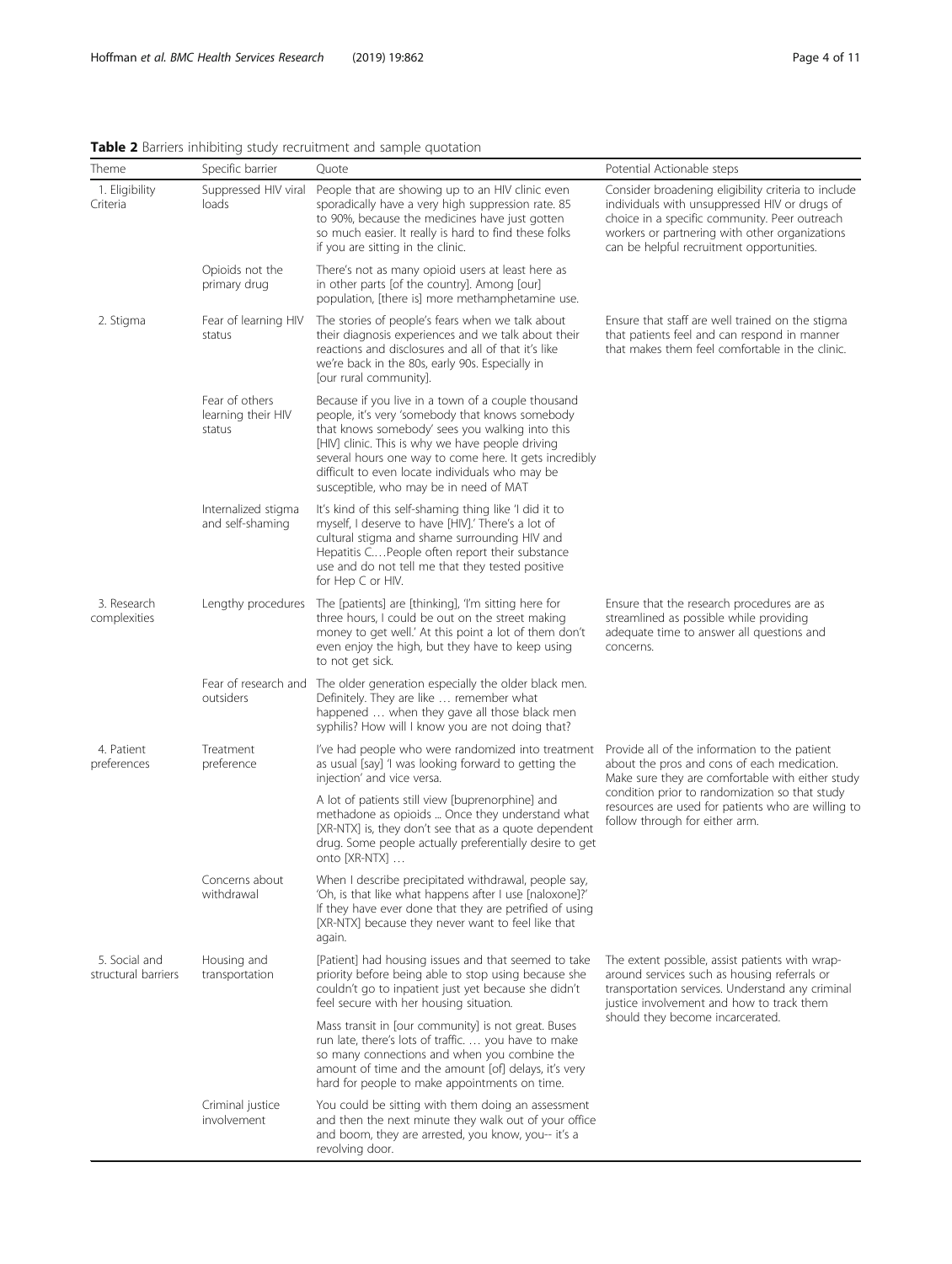People that are showing up to an HIV clinic even sporadically have a very high suppression rate. You know, 85, 90 percent, because the medicines have just gotten so much easier. It really is hard to find these folks if you are sitting in the clinic.

#### Opioids not primary drug in the community

Some sites found recruitment challenging because opioids were not the primary drug used in the community. One site had a database of individuals that could help them find the target population. Because methamphetamine was the primary drug in the community, however, the site struggled to find PLWH who met all the criteria for inclusion.

There's not as many opioid users at least here as in other parts. Among this population, [there is] more methamphetamine use. I think while it's looked at nationally, there are regional differences.

Opioids have been in the national spotlight, but community differences in the epidemic are easily obscured. As the inclusion/exclusion criteria become more specific, it is important to consider the impact of each criterion on recruitment within a specific community.

#### **Stigma**

HIV and SUD related stigmas were potent patient barriers to study recruitment. Themes emerged related to internalized stigma and prospective study participants' fears of learning their HIV status. Other challenges included repercussions associated with their communities learning of their HIV status.

## Fear of learning HIV status

Respondents frequently mentioned how prospective participants' fears of learning their HIV status interfered with study recruitment: "I think we've learned through the study that there's a huge barrier just to get tested for HIV." Patients conveyed outdated notions of what an HIV diagnosis means despite the great medical advancements in HIV treatment: "We've had patients that upon hearing the diagnosis of HIV think that they're going to die the next day, that it's a death sentence immediately." At a rural site, a respondent explained:

The stories of people's fears when we talk about their diagnosis experiences and we talk about their reactions and disclosures and all of that it's like we're back in the 80s, early 90s. Especially in [our rural community]. People feel like they have to bleach their bodies, because they're dirty.

One site distributed harm reduction supplies (e.g., sterile syringes, sharps containers for safe disposal, wound care supplies and fentanyl test strips) to encourage study participation. Study staff discussed the study with prospective participants, developed rapport with the target population, and attempted to allay their concerns about learning their HIV status.

#### Fear of others learning of their HIV status

Respondents reported that stigma around HIV was a more potent barrier to recruitment than having others learn of their SUD. Respondents reported that, coupled with the fear of learning their own HIV status, prospective study participants were concerned about family and community members discovering their HIV status. Because if you live in a town of a couple thousand people, it's very 'somebody that knows somebody that knows somebody' sees you walking into this [HIV] clinic. This is why we have people driving several hours one way to come here. It gets incredibly difficult to even locate individuals who may be susceptible, who may be in need of MAT (medications for addiction treatment), much less get them in and get them initiated [into the study]."

The implications varied, with some very personal consequences. One respondent explained that "It's common practice [in] our rural HIV positive people that, if they've disclosed to their family, they must eat off of disposable plates and silverware." While this example is certainly stigmatizing and uncomfortable, other repercussions can be much more severe. A clinician reported that a patient had disclosed that members in their community "… might kill them if they learned they were HIV positive." As a result of these patient concerns, study follow up and communication were impacted:

I can't tell you how often in the clinic I hear someone saying 'Well you can't send any mail to my house that might come from the clinic, and you can't send my medicines to that pharmacy because the guy who works at the pharmacy knows my cousin and the whole county will be talking.' Everybody's up in everybody's business. It even affects how we communicate results.

Because there is less bias against SUD, one solution was to use recruitment strategies that focus on the OUD eligibility criterion before HIV status:

It's very hard for the people in our community to walk in our door thinking that someone is going to find out that they have HIV. That's why when we are recruiting people we are … using the substance use problem as the way to get people in. We will screen them when they are here if they have HIV.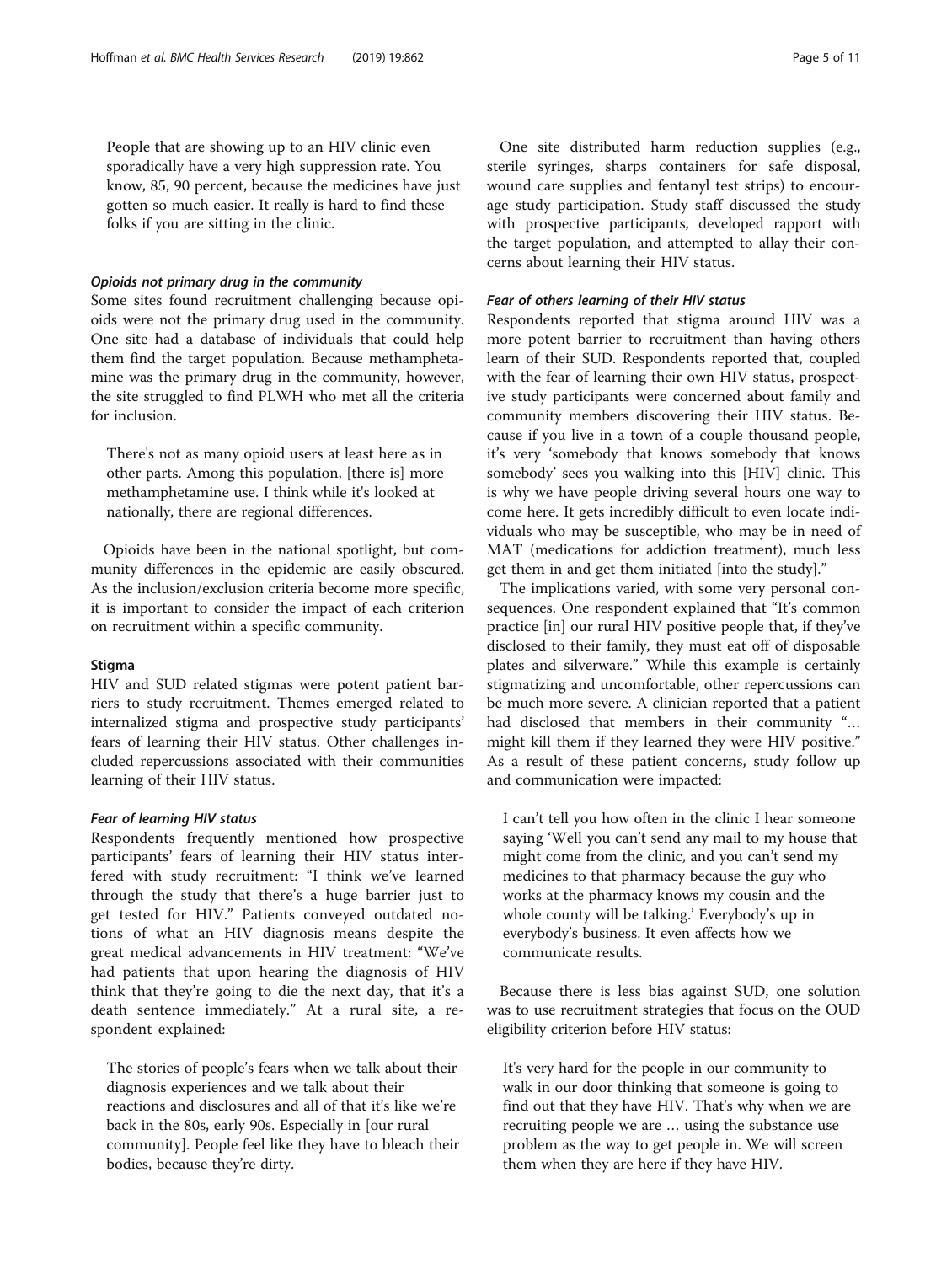### Internalized stigma and self-shaming

Some respondents reported that when talking with prospective participants, the participant disclosed feeling ashamed and isolated, as if "there's no one else like me." These feelings of internalized stigma and shame interfered with completing an accurate patient history.:

It's kind of this self-shaming thing like 'I did it to myself, I deserve to have this'. There's a lot of cultural stigma and shame surrounding HIV and Hepatitis C. I've found less reported shame surrounding substance misuse disorders. People often report their substance use and do not tell me that they either tested positive for Hep C or HIV. Or if I ask the question, people tend to shut down and that takes longer for me to get that history than the substance use history.

Respondents sough to overcome these uncomfortable feelings with a welcoming and safe environment.

To overcome stigma and build trust while recruiting in the community, study sites used peer outreach workers to extend recruitment outside of the HIV clinic and reach people actively injecting drugs and living on the streets. One of the more successful recruitment sites had an experienced full-time outreach worker that built rapport by distributing safer sex supplies in the community: "I also pass out condoms, [and] be friendly with the drug dealers just to let them know that I'm no threat."

#### Research complexities

Study enrollment required substantial time to complete necessary blood draws, a detailed consent form, a detailed psychosocial history and confirm an opioid use disorder diagnosis. Some respondents reported that prospective study participants had a fear of research, researchers, and "outsiders" in general which inhibited willingness to participate in the study.

#### Lengthy enrollment procedures

Some potential participants had difficulty sitting through all the recruitment paperwork when they became anxious and fidgety due to opioid withdrawal symptoms. As a result, the recruitment process could take several days. Attempts to break up one comprehensive enrollment visit into several briefer, more tolerable visits were not helpful. This approach increased the risk that sites would lose participants or need to begin the screening process again if they did not return on time for subsequent visits.

It takes less time if we do it all at once. … [I could say] 'We can do this part on one day, and you can come back a few days later and we can do this part. Then it's less time for each visit.' With this

population, you can't do that. If you say, 'Hey come in for this part today and then in a couple days when you have more time you can come in and do this next part,' they're just gone.

One site reported that the enrollment process was smoother for participants who were recruited during hospitalization. This was facilitated in part by lab tests (i.e. HIV antibody and RNA tests) which had already been drawn during the hospital admission. Clinics affiliated with hospitals or other clinics developed or utilized internal referral systems to identify out-of-care patients and patients that had been hospitalized:

That's one of the better recruitment methods that we have going for us right now is our internal referrals. If it's a person who has fallen out of care, they'll send a message that says 'hey, so-and-so is in the hospital'.

## Fear of Research and outsiders

During outreach activities, study staff encountered skepticism of research, researchers, and more generally, outsiders coming into their community for recruitment activities. Within the African American community, some prospective study participants were reluctant to engage with study staff due to the history of unethical research conduct in their communities [[28](#page-10-0)]. A research assistant explained:

I know the people that I talk to; they always feel like black people are being targeted … The older generation yeah, they all complain about research studies. Especially the older black men. Definitely. They are like -- I guess they don't really know their names-- the Tuskegee study -- but they are like remember what happened with all those black men when they gave all those black men syphilis? How will I know you are not doing that?"

Another respondent echoed these experiences, noting that potential participants ask "Well what about Tuskegee? People are experimenting on us." Staff worked to overcome this barrier by slowly developing trust and rapport and by communicating how potential subjects will be protected.I just say 'I appreciate you respecting

me and trusting me enough to listen and learn more about the study to just make a better decision' …

They are starting to be more open.

Concerns about research were not limited to African American communities. At the rural site serving a lowincome white community, concerns about research participation emerged: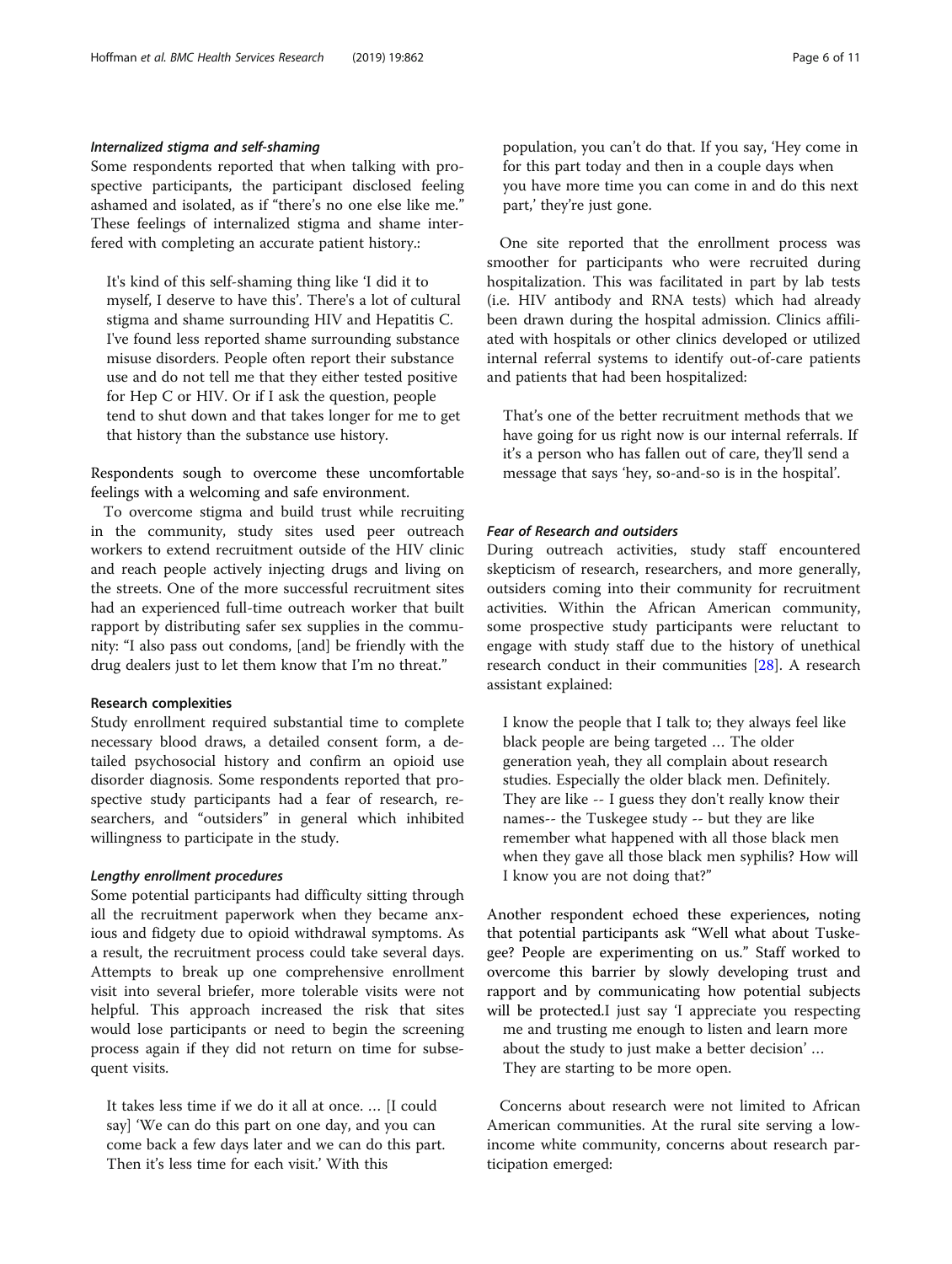There's skepticism about the university in [our] community; it's like a research institution so they're already a little bit on guard when you're trying to do this kind of research. It's just huge.

Another respondent working at a site in the Southern U.S. noted that her status as an outsider to the rural community posed a barrier to recruitment: "And even without the color issue and the race issue, even myself as a Caucasian female, I'm Mid-western and I may or may not be accepted". Another solution for gaining entrée to the target population has been working with syringe exchange programs to get referrals.

The needle exchange has been a god send. People come to them to exchange needles and … they have HIV testing. Once an HIV positive individual is identified, they immediately contact us.

## Patient preferences

During recruitment, study staff discussed with participants the importance of being open to either treatment arm and sought individuals with "willingness and readiness and commitment". Some prospective participants had a preference for either opioid agonist therapy (TAU) or opioid antagonist therapy (XR-NTX).

I've had people who were randomized into TAU and were like 'I was looking forward to getting the injection' and then vice versa. We've had some TAU's that are like 'Okay, you know, this is an opportunity, let me take advantage of it' and the same goes for [XR-NTX].

When respondents were asked how individuals formed these opinions and preferences, a research assistant explained, "I think a lot of it is community-based knowledge," and that "word of mouth can have tremendous impact." In one case, a patient randomized to XR-NTX did not have a positive experience and shared this liberally within her community. The research associate commented that this early participant had a negative impact on subsequent recruitment as "that word spread and made other people leery".

Other concerns that seemed to prevent prospective participants from engaging in the study included fear of needles (used for the XR-NTX injection) and negative associations with XR-NTX because of its use within jails and drug courts: "There's this negative connotation because for a lot of our patients [XR-NTX] equals the criminal justice system."

Because naltrexone is an opioid antagonist, pain management was also a concern with XR-NTX:

I've had a couple of patients who were like "What if I need a dental procedure?" or "What if I have to have surgery and I'm on this medicine?" So that's going around too.

Study staff have worked to overcome these concerns by discussing non-opioid pain management alternatives.

## Substituting a "drug for a drug"

Some prospective study participants did not perceive the use of opioid agonist therapy as being drug-free. A research assistant explained that they often heard comments such as "Oh, if I'm going to kick this, it's going to be on my own, and through God. It's not going to be that I'm addicted to another substance – to a legal heroin". At a clinic with rural patients, the 12-step programs in the community were described by staff as "very much abstinence based", and held that agonist therapies are "trading a drug for a drug". In these areas, XR-NTX had an advantage for recruiting prospective participants.

A lot of patients still view [buprenorphine] and methadone as opioids and depending on something. Once they understand what [XR-NTX] is, they don't see that as a quote dependent drug. Some people actually preferentially desire to get onto [XR-NTX] … and, despite all odds, manage to get on it.

Concerns about withdrawal. Participants randomized to the XR-NTX arm must be opioid free prior to induction to prevent precipitated withdrawal. Patients' concerns about opioid withdrawal symptoms were recruitment barriers: A lot of our OUD clients have an intolerance of distress and pain and feeling uncomfortable. They're just not ready to make that leap.

As part of the induction protocol, clinicians may administer a naloxone challenge to confirm that patients are opioid-free prior to the first XR-NTX injection. Patients who had prior experiences receiving naloxone to reverse an overdose were apprehensive about the possibility of precipitated withdrawal effects:

When I describe precipitated withdrawal, people then will say, 'Oh, is that like what happens after I use [naloxone]?' If they have ever done that they are petrified of using [XR-NTX] because they never want to feel like that again.

A facilitating factor, conversely, for recruitment was the familiarity of prospective participants with buprenorphine: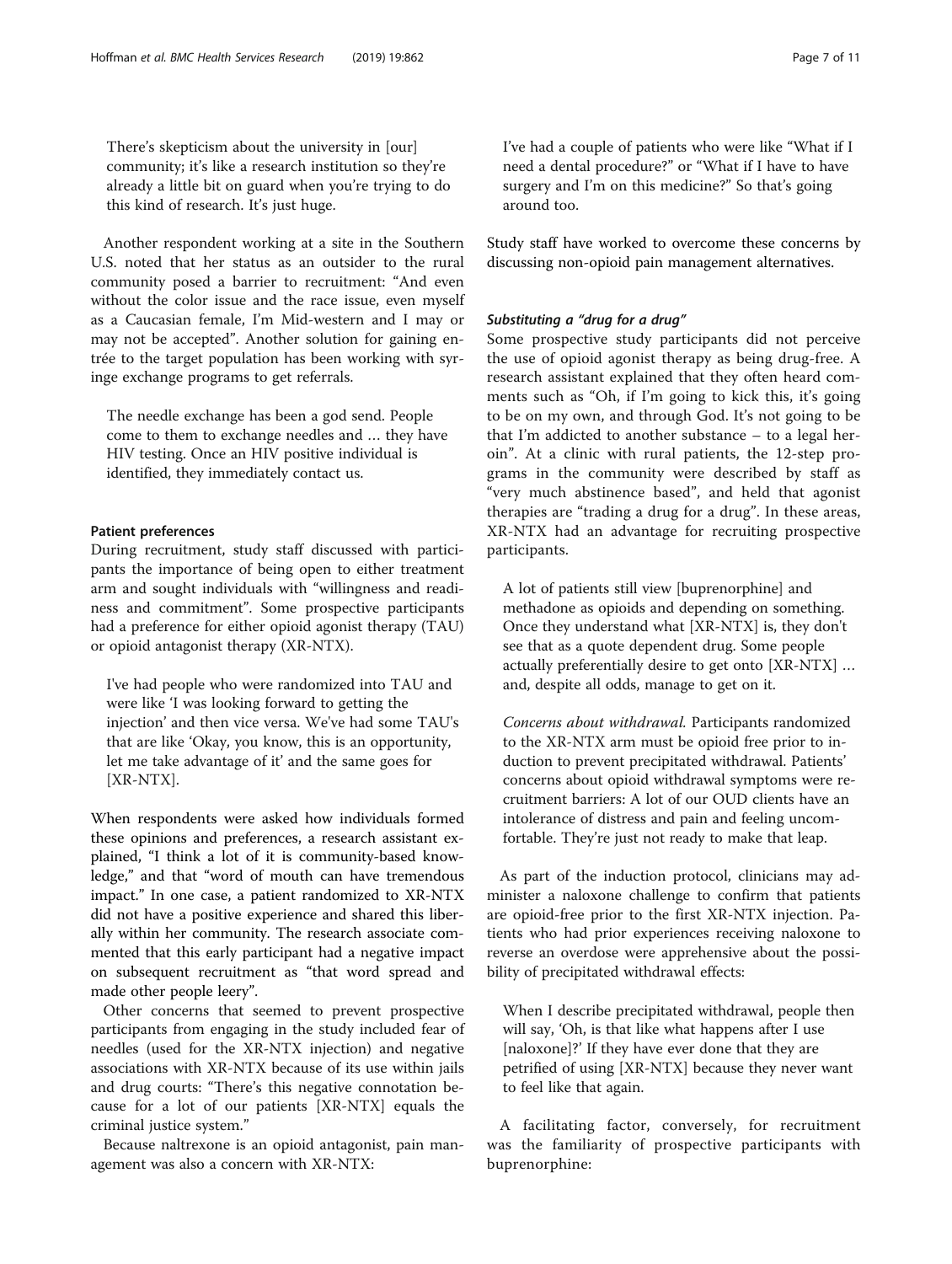Most of the patients that we have, when they come to us they're super interested in [buprenorphine] because … there is a black market and illicit street use for [buprenorphine]. A lot of people are treating themselves. They see their community dying from heroin and from fentanyl overdoses and they get scared. They buy [buprenorphine] off the street from their friend and treat themselves … People … have experience with buprenorphine. They know it works. They know they feel normal on it. They know they don't have withdrawal if they do it correctly.

#### Social and structural barriers

Many prospective study participants faced challenging social and structural barriers including homelessness or living environments with elevated rates of substance use, criminal justice involvement, and lack of transportation. These factors, along with ambivalence about treatment, could impact their willingness to engage in the study.

#### Housing, communication, and transportation

Homelessness, phone problems, and unreliable transportation impeded prospective participants' ability to engage in the study. Many potential participants did not have phones, changed phones frequently, or "do not have minutes on their phone" to maintain contact with research staff. Communication with staff was crucial, as it may take several days for the patients to complete the screening process, and they must return for scheduled appointments:

There is no routine to their life so sometimes you know, weekends run into weekdays and they might not really remember that they have an appointment There's no way to contact them to remind them, you know? Something as basic as that; they just don't have a way to remember.

Turbulent living conditions were considered to be a universal barrier to recruitment: "Home is not a safe place for a lot of people and so asking someone to be there when there's all of the same kind of stressors and inducement is really challenging". For some, addressing chaotic home situations takes precedence over treatment. [Patient] had housing issues and that seemed to take priority before being able to stop using because she couldn't go to inpatient just yet because she didn't feel secure with her housing situation.

A clinician explained that in her clinic, recruiters "might have hooked in with somebody but then the housing falls through and then we lose them".

Inadequate transportation was also a common barrier. For some, this was because of the large service area. A respondent explained that their clinic serves more than 60 counties and "Some of the people drive over two hours one way just to come to their clinic visits, so it can be difficult to motivate even the ideal participant to come to research visits." Sites that recruited primarily from urban settings also reported that transportation was a barrier due to inconsistent public transit and heavy traffic:

Mass transit in [our community] is not great. Buses run late, there's lots of traffic. It takes a long time to get from point A to point B because you have to make so many connections and when you combine the amount of time and the amount [of] delays, it's very hard for people to make appointments on time.

Access to a clinic vehicle was helpful for addressing the transportation barrier by picking up and dropping off participants for their enrollment visits. However, this was only an option for those sites that already had this option in place. This was primarily because the site had already addressed issues such as safety, privacy, liability, and insurance.

We transport them ourselves in this van. I can't imagine having to set that up at the beginning of this trial. It's something that took a lot of time and effort to figure out and thankfully it worked well.

Some sites also utilized rideshares such as Uber and Lyft to address transportation barriers.

#### Legal system involvement

Prospective participants' on-going participation in illicit activities such as purchasing drugs, sex work or "hustling for money" brought them into contact with the legal system on a regular basis. In some cases, this contact interrupted the enrollment process.

It's a revolving door with our clients. You could be sitting with them doing an assessment and then the next minute they walk out of your office and boom, they are arrested, you know, you-- it's a revolving door.

In one example, a participant had successfully completed all of the screening requirements and had been randomized to the XR-NTX arm of the study. Nonetheless, induction was disrupted.

We just tried so hard to get her onto the [XR-NTX] shot and she just wasn't ready because of a lot of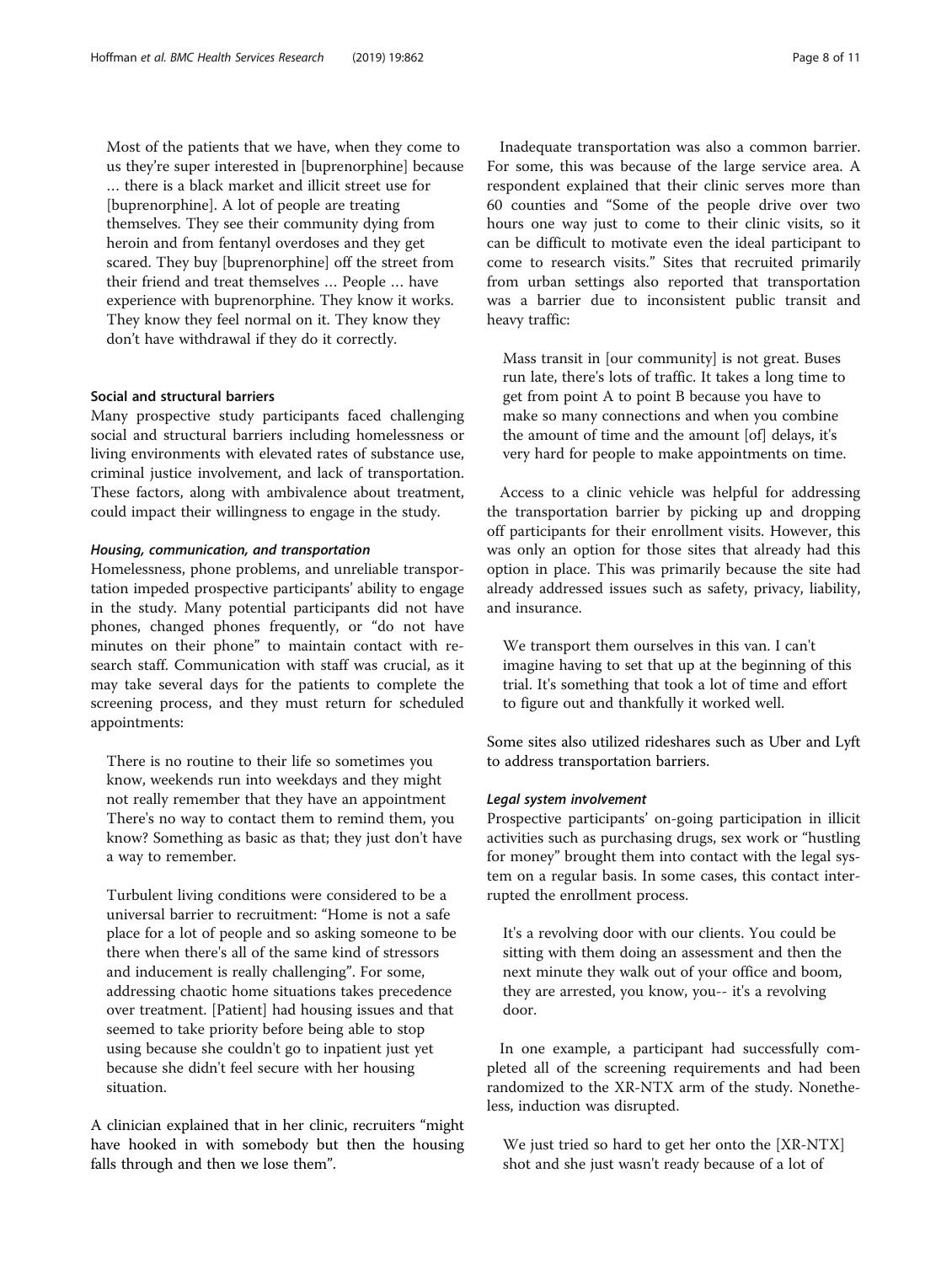different things going on in her life and then she was incarcerated.

### Readiness to change

Coupled with social and structural difficulties, prospective study participants also faced challenges related to "readiness-to-change" and begin substance abuse treatment:

A lot of people are scared to stop like-- if I'm sober, if I don't use drugs anymore, then what? So if they can have that support like, this is what we are going to do like the hand-holding stuff-- we are going to do this now.

Several respondents noted patients' reluctance to engage, even after the extensive screening process was completed.

When they are randomized into whatever group that they are put into, that's when they realize 'uh oh, no, I don't want to do this' or 'I'm not ready'. During the pre-screening, screening, randomization all that section there, they are fine, they are great initially and then when they are faced with-- you've been put in the [XR-NTX] section or the TAU, it's like they start to shuffle. I guess the not readiness or the not decisiveness or their willingness to change

A factor that has motivated readiness for treatment in some patients has been the sharp increase in overdose deaths in their communities. The adulteration of heroin with fentanyl has had a chilling effect on those who are seeing their friends and loved ones die.

People are dying. People who have successfully been using and doing relatively well, not over-dosing, still alive for thirty, forty years, now are having friends that are dying and have overdosed. Coming and saying I'm scared that I could die, the stuff that's out there is not what it used to be. I got to do something about it.

Recruiters used motivational interviewing techniques to assist patients who were feeling ready "to do something" but perhaps still ambivalent. Motivational interviews helped prospective patients see the costs and risks of continued use.

The motivational interviewing is helpful in getting to that point, in teasing out the information that we would need in order to address any concerns the participant might have in order to help them recognize what their wants are.

These "wants" and goals of participants varied and included desires to "rekindle relationships, make things right", re-gain custody of children, find employment and financial stability, establish stable housing and other factors.

## Conclusion

Respondents reported barriers that hindered recruitment and enrollment and methods to overcome these barriers to enrollment in the CTN-0067 CHOICES clinical trial. As these barriers came into focus, study sites found strategies to facilitate enrollment. For example, patient transportation barriers could be overcome by use of a clinic vehicle. Rideshares are a viable alternative solution but required additional funding.

Patient attitudes and preferences for a particular study drug affected study participation. While site staff worked to ensure that potential participants were willing to be assigned to either XR-NTX or buprenorphine, staff also reported that participants retained preferences despite agreeing to be assigned to either medication. This resulted in some participants being lost to follow up when they were not randomized to the medication they preferred. Treatment preference was associated with study drug initiation and retention in a recent comparative effectiveness trial of XR-NTX versus buprenorphine/naloxone in patients admitted for medically supervised withdrawal [[23\]](#page-10-0).

Study sites expanded recruitment strategies to include individuals who were new to HIV treatment and people with opioid use disorders who were either out-of-HIV treatment or not previously diagnosed with an HIV infection. The most successful sites a) developed local partnerships with other organizations or referral sources; b) had strong street-level outreach activities and the use of peer patient navigators; and c) forged systems for internal referrals when patients were hospitalized.

Several limitations of the study should be acknowledged. The study was exploratory and assessed barriers to recruitment and enrollment in a national multisite randomized trial of XR-NTX vs. TAU for the treatment of OUD in persons with unsuppressed HIV disease. Thus, the findings from this study may not generalize to other trials of substance use disorder treatment or those involving persons without HIV infection. The study focused on provider perspectives; future studies will examine the barriers and facilitators to enrollment from the patient perspective. The small sample size early in enrollment did not allow for statistical tests to examine differences by organizational or individual demographics such as recruitment site or participant race. Quantitative analysis of associations between individual demographics, organizational characteristic and study recruitment and retention will be assessed when enrollment targets are met.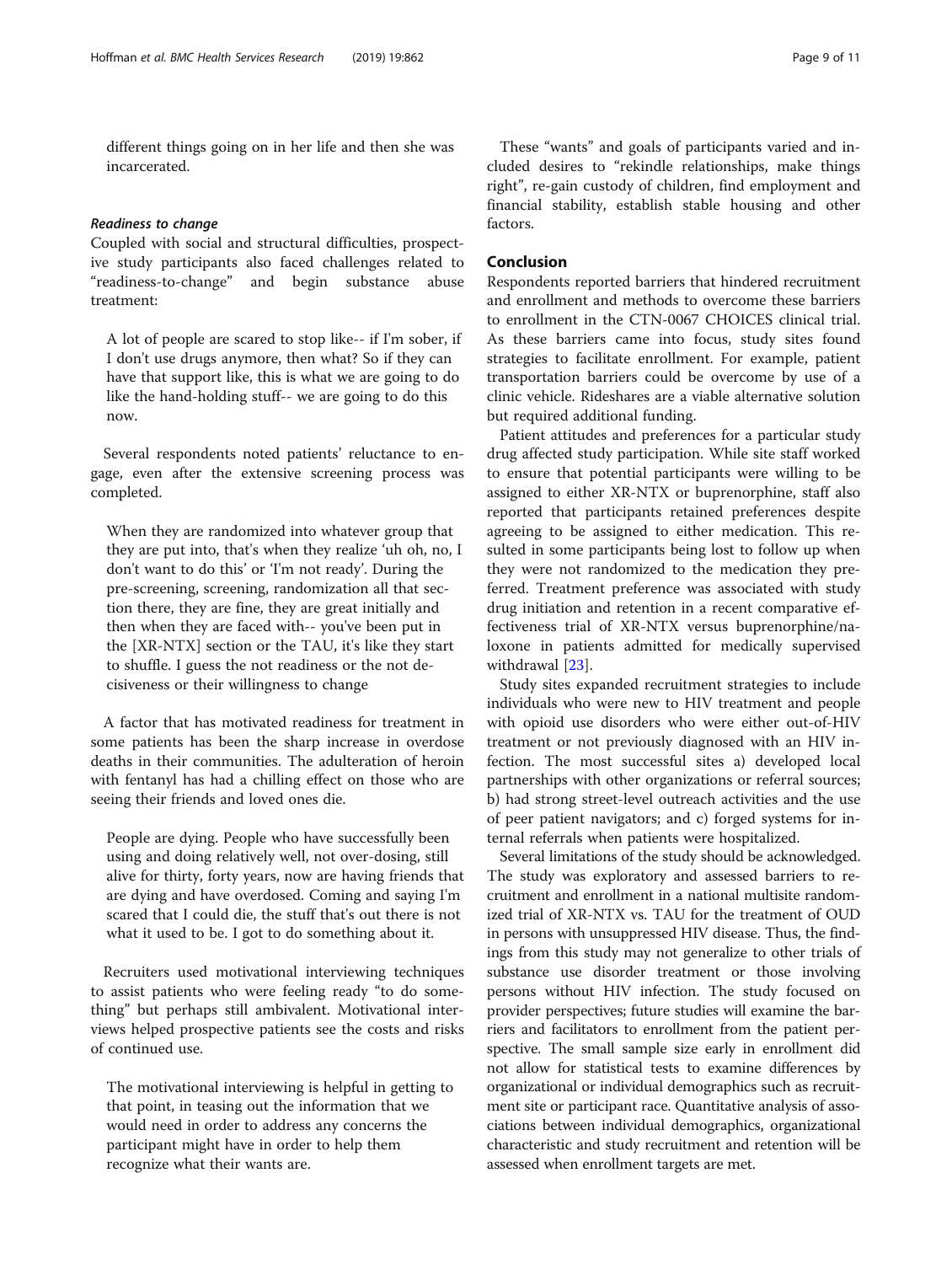<span id="page-9-0"></span>Persons with untreated HIV and OUD can be enrolled in multisite clinical trials by using enhanced recruitment strategies that extend outside of the HIV clinic. Employing peer outreach workers and collaborating with syringe service programs may be especially helpful in facilitating recruitment and merit inclusion in the study protocol and its implementation. Respondents' perspectives provide valuable information for designing, implementing, and evaluating recruitment and enrollment strategies for other substance use disorder treatment studies and services for persons living with HIV. Results demonstrate the importance of these barriers for SUD researchers and, by extension, treatment providers.

This exploratory analysis examined barriers and facilitators to study recruitment and enrollment in the CTN-0067 CHOICES clinical trial comparing the effectiveness of XR-NTX versus TAU for HIV-infected persons with opioid use disorder. Respondents identified a range of issues that impeded patient participation in the study including stigma, narrow eligibility criteria, lengthy enrollment procedures, patient preferences about study arm, and social and structural factors that increase patient complexity. Although it was not possible to alter our eligibility criteria, future studies may want to consider broadening eligibility criteria to include individuals with unsuppressed HIV or targeting the varying drugs of choice in a specific community. Helpful tactics study sites were able to employ included ensuring that staff understood the stigma that patients feel and making them feel as comfortable as possible in the clinic. This included trying to ensure that the research procedures were as streamlined as possible while providing adequate time to answer all questions and concerns. Staff also worked diligently to provide all of the information to the patients about the pros and cons of each medication, so that they were willing to enroll in the study despite the condition they were randomized to. Though study personnel encountered barriers to recruitment in the CHOICES study, persons with untreated HIV and OUD can be enrolled in multisite clinical trials by using enhanced recruitment strategies that extend outside of the HIV clinic. Employing peer outreach workers and collaborating with syringe service programs may be especially helpful in facilitating recruitment and merit inclusion in similar study protocols.

#### Abbreviations

HIV: Human immunodeficiency virus; OUD: Opioid use disorder; PLWH: People Living with HIV; TAU: treatment as usual; XR-NTX: Extended Release Naltrexone

#### Acknowledgements

The authors wish to thank the study respondents for their participation. The content is solely the responsibility of the authors and does not necessarily represent the official views of the National Institutes of Health.

#### Authors' contributions

KH, RB and DM led the data collection, analysis, and preparation of an initial draft of the manuscript. TK, PL, EW and LK contributed to manuscript revisions and have reviewed and approved the manuscript. All authors have read and approved the manuscript.

#### Funding

Awards from the National Institutes of Health, National Institute on Drug Abuse supported the study and the development of this manuscript (R01 DA037441, UG1 DA015815, UG1 DA040314, UG3 DA044831, and HHSN271201500065C) as well as the National Center for Advancing Translational Sciences (1U01TR002631). This funding covers this current narrative review.

#### Ethics approval and consent to participate

Not applicable.

#### Consent for publication

Not applicable.

#### Competing interests

All of the authors are co-investigators on CTN-0067. Alkermes (a global biopharmaceutical company) has donated the extended-release naltrexone used in the study protocol. In addition, Dr. Korthuis serves on a separate investigation using buprenorphine donated by Indivior. Dr. Kim Hoffman is an associated editor for BMC Health Services Research. The remaining authors declare no competing interests.

#### Author details

<sup>1</sup>Oregon Health and Science University- Portland State University, School of Public Health, 3181 SW Sam Jackson Park Rd., CB669, Portland, OR 97239-3088, USA. <sup>2</sup>Department of Medicine, University of California-San Francisco, San Francisco, CA, USA. <sup>3</sup>Department of Medicine, Section of Addiction Medicine, Oregon Health and Science University, Portland, OR, USA.

#### Received: 17 April 2019 Accepted: 7 November 2019 Published online: 21 November 2019

#### References

- 1. Bertholet N, Cheng DM, Samet JH, Quinn E, Saitz R. Alcohol consumption patterns in HIV-infected adults with alcohol problems. Drug Alcohol Depend. 2010;112(1–2):160–163. https://doi.org/[https://doi.org/10.1016/j.](https://doi.org/10.1016/j.drugalcdep.2010.05.009) [drugalcdep.2010.05.009](https://doi.org/10.1016/j.drugalcdep.2010.05.009).
- 2. Braithwaite RS, Conigliaro J, Roberts MS, Shechter S, Schaefer A, McGinnis K, et al. Estimating the impact of alcohol consumption on survival for HIV+ individuals. AIDS Care. 2007;19(4):459–466. https://doi.org[/https://doi.org/10.](https://doi.org/10.1080/09540120601095734) [1080/09540120601095734.](https://doi.org/10.1080/09540120601095734)
- 3. Chander G, Josephs J, Fleishman JA, Korthuis PT, Gaist P, Hellinger J, et al. Alcohol use among HIV-infected persons in care: results of a multi-site survey. HIV Medicine. 2008;9(4):196–202. https://doi.org[/https://doi.org/10.](https://doi.org/10.1111/j.1468-1293.2008.00545.x) [1111/j.1468-1293.2008.00545.x](https://doi.org/10.1111/j.1468-1293.2008.00545.x).
- 4. Korthuis PT, Fiellin DA, McGinnis KA, Skanderson M, Justice AC, Gordon AJ, et al. Unhealthy alcohol and illicit drug use are associated with decreased quality of HIV care. J Acquir Immune Defic Syndr. 2012;61(2):171–178. https://doi.org/<https://doi.org/10.1097/QAI.0b013e31826741aa>.
- 5. Korthuis PT, Josephs JS, Fleishman JA, Hellinger J, Himelhoch S, Chander G, et al. Substance abuse treatment in human immunodeficiency virus: the role of patient-provider discussions. J Subst Abus Treat. 2008;35(3):294–303. https://doi.org/<https://doi.org/10.1016/j.jsat.2007.11.005>.
- 6. Chaudhry, A. A., Botsko, M., Weiss, L., Egan, J. E., Mitty, J., Estrada, B., … BHIVES Collaborative. (2011). Participant characteristics and HIV risk behaviors among individuals entering integrated buprenorphine/naloxone and HIV care. J Acquir Immune Defic Syndr (1999), 56 Suppl 1, S14–S21. https://doi.org/[https://doi.org/10.1097/QAI.0b013e318209d3b9.](https://doi.org/10.1097/QAI.0b013e318209d3b9)
- 7. Cook RL, McGinnis KA, Kraemer KL, Gordon AJ, Conigliaro J, Maisto SA, et al. Intoxication before intercourse and risky sexual behavior in male veterans with and without human immunodeficiency virus infection. Med Care. 2006; 44(8 Suppl 2):S31–S36. https://doi.org/[https://doi.org/10.1097/01.mlr.](https://doi.org/10.1097/01.mlr.0000223710.35008.d9) [0000223710.35008.d9.](https://doi.org/10.1097/01.mlr.0000223710.35008.d9)